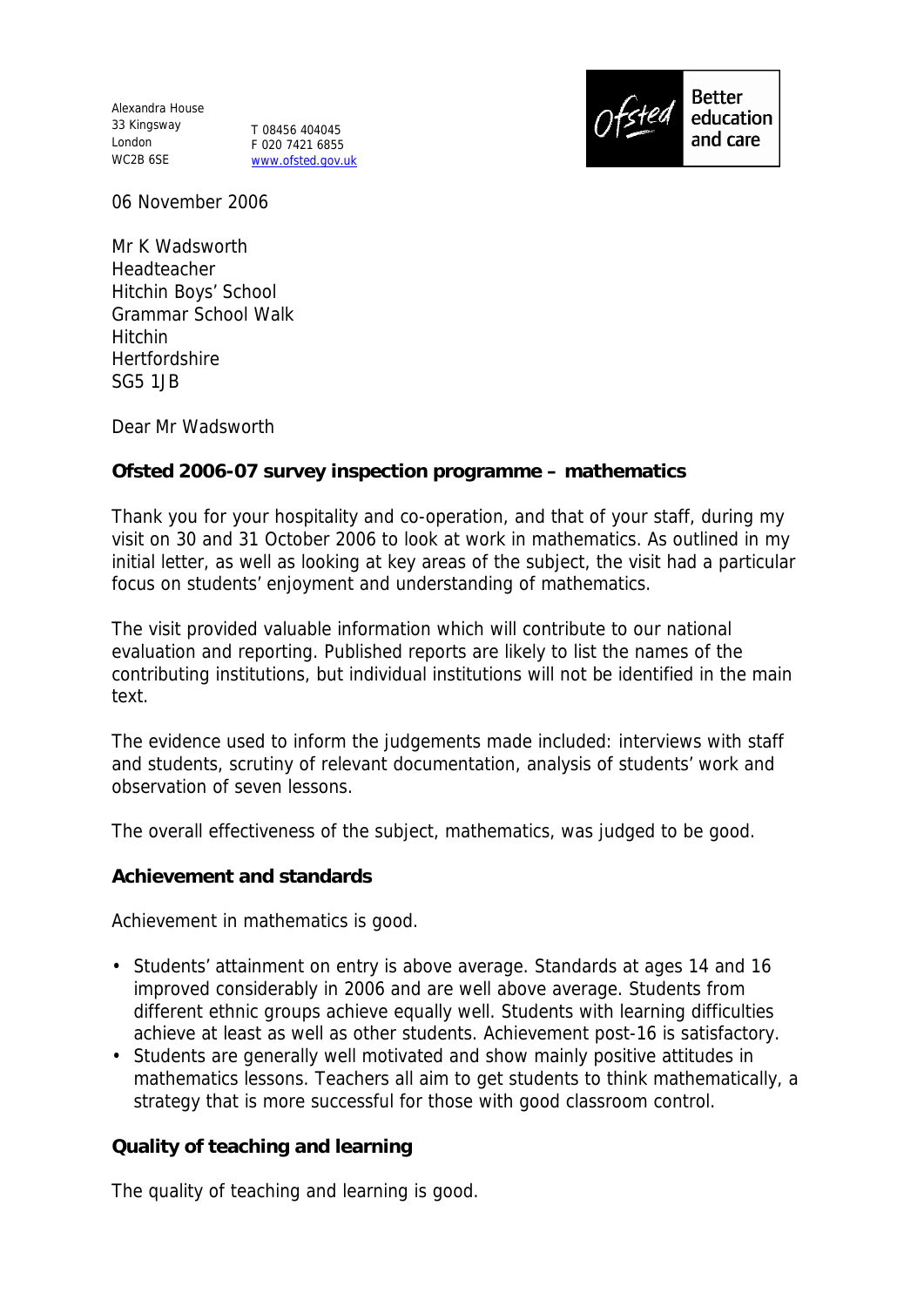- The department has a strong core of effective teachers who have good subject knowledge and teaching skills. They are alert to students' misconceptions. These teachers are prepared to take risks to make their lessons inspiring. They work on the principle that mathematical problems are intrinsically interesting and students will be motivated to solve them if they are presented in an appealing way. Their enthusiasm shines through, and their lessons are mostly well-paced and consistent with the school's mathematics aims.
- There is a good informal support network, with frequent discussions about effective practice. This is valuable for less experienced teachers, who teach at least satisfactorily, with good elements. They are mathematically competent but are not always aware of the conceptual difficulties that can arise for students.
- Nearly all teachers ensure that students spend a significant part of lesson time working through exercises to consolidate their learning, and this gives them the opportunity to observe and assess students informally as they work, intervening as required. This approach is particularly effective when the exercises include enough variation to make students think carefully about what they are doing.
- Marking is variable in quantity and quality. Some teachers mark diagnostically and provide guidance to help students improve, while others use mainly ticks and crosses. Some are less insistent than others on high standards of presentation.

**Quality of the curriculum**

The mathematics curriculum is good.

- The department has well stated aims for teaching mathematics which emphasise understanding and enjoyment. The scheme of work has good features, including guidance on how to teach key topics, which was an area for improvement in the last inspection. It includes references to textbooks and the National Strategy and specifies work on using and applying mathematics and the use of ICT. Although there are adequate practical resources, not all teachers use them regularly because there is limited guidance on how they might enhance learning.
- The school's specialist status includes a well received community element in mathematics, which helps to raise attainment in local primary schools. There is also strong encouragement for students to enjoy mathematics, for example through mathematics challenges and through the 'NRich' club. The department sensibly resists entering students early for GCSE mathematics, preferring to cover GCSE topics in depth to provide a secure basis for advanced level work.

**Leadership and management**

Leadership and management of mathematics are good overall.

• The head of department provides a clear philosophy that mathematics should be enjoyed and understood. The departmental handbook is well designed with clearly stated policies and the scheme of work encourages a consistent approach to key topics. Effective leadership has maintained a strong teaching team during a period of high turnover and has improved the progress of the most able students.